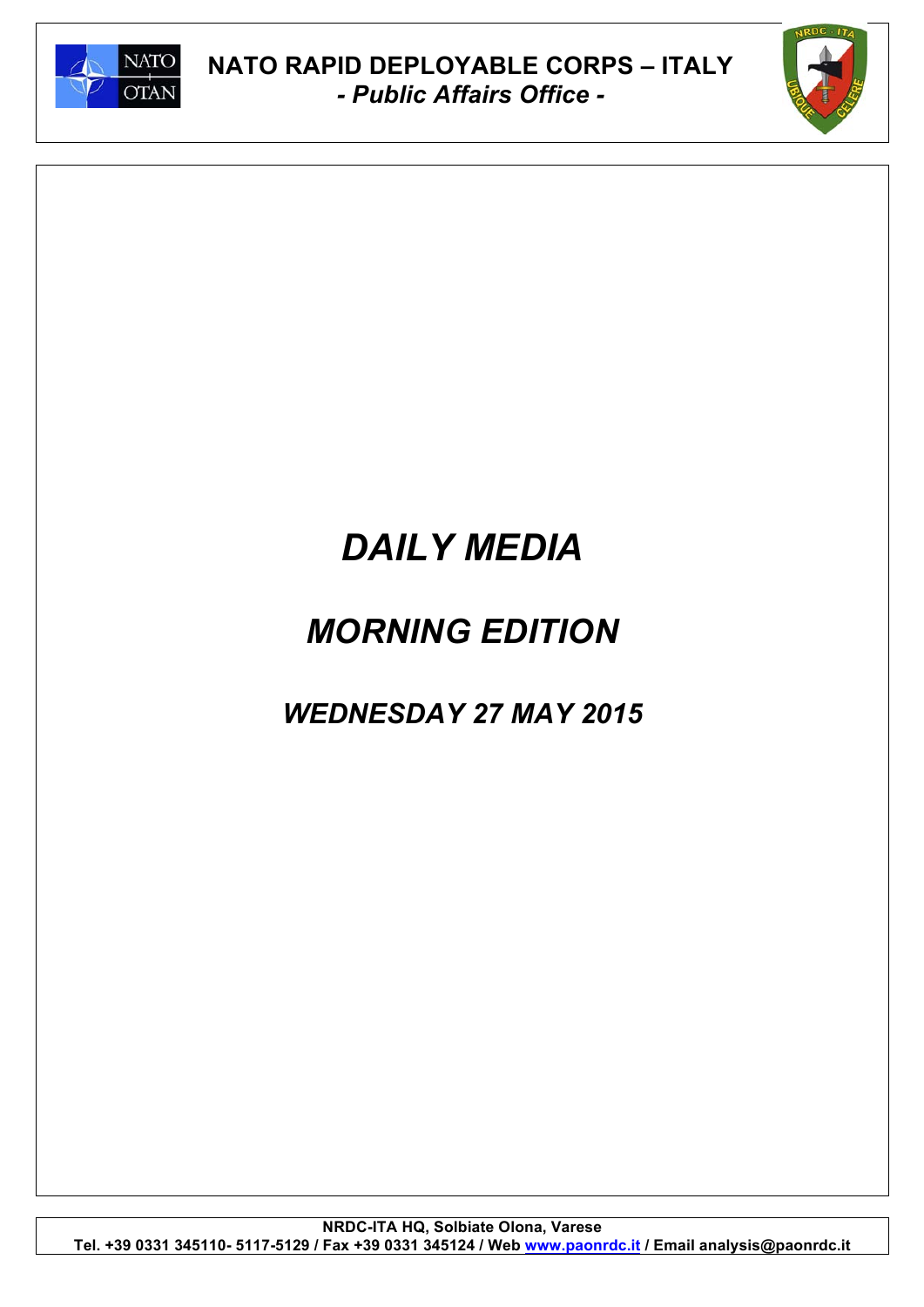### **France's)Fabius)says)anti/ISIS)coalition)must be)reinforced**

http://www.islamedianalysis.info/frances-fabius-says-anti-isis-coalition-must-bereinforced**/**

### Poland to Take in Syrian Christian Refugees

http://www.islamedianalysis.info/poland-to-take-in-syrian-christian-refugees/

### **Libya's)UNbacked)PM)says)escaped assassination)attempt**

http://www.islamedianalysis.info/poland-to-take-in-syrian-christian-refugees/

Long-delayed tribes conference under way in Cairo

http://www.libyaherald.com/2015/05/26/long-delayed-tribes-conference-under-way-incairo/#axzz3bFC8nm00

### Several Kenyan police officers killed in Shabaab's ambush

http://www.islamedianalysis.info/several-kenyan-police-officers-killed-in-shabaabsambush/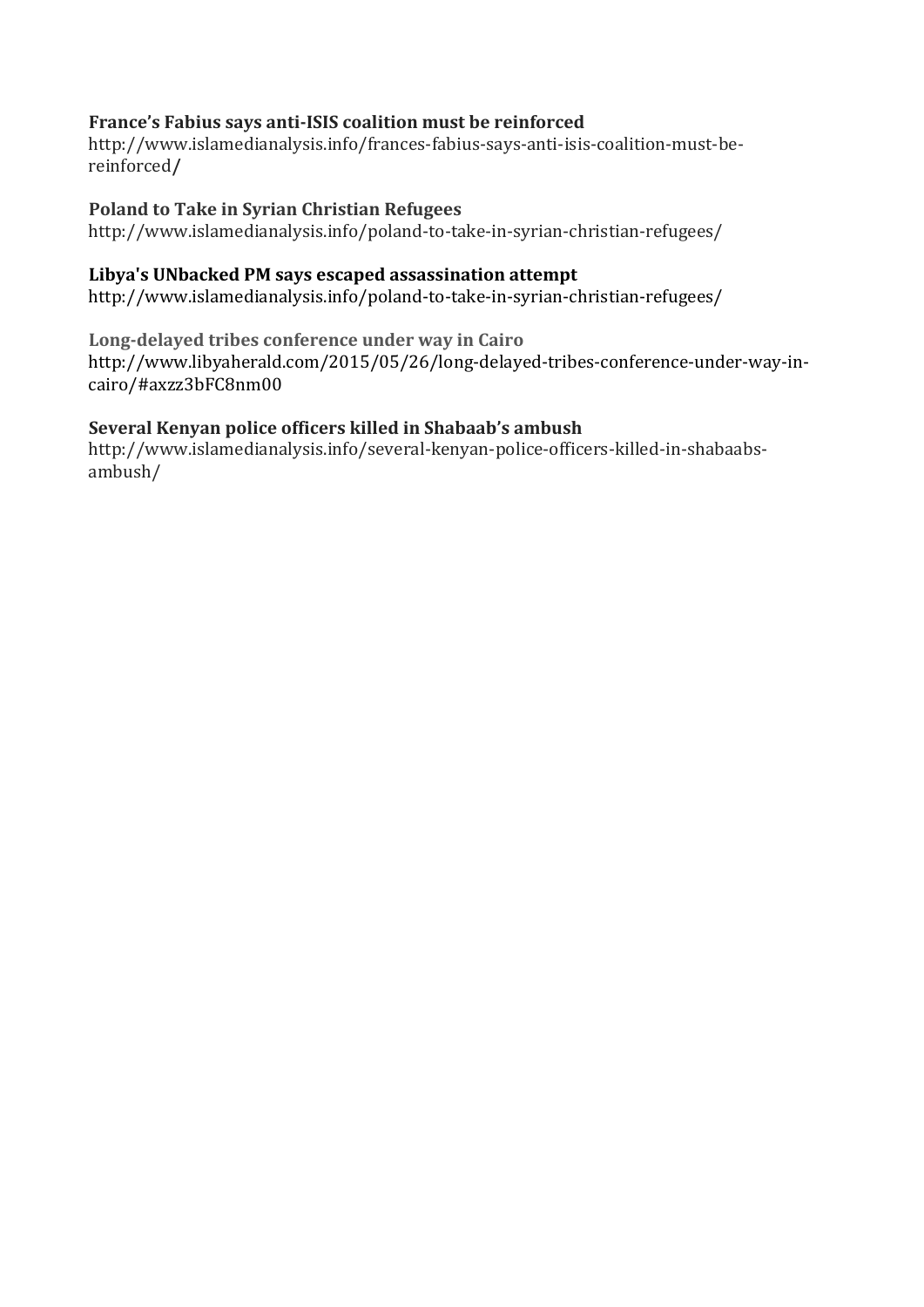You are here: [Home](http://www.islamedianalysis.info/) / Archives for Europe

# **[France's Fabius says anti-ISIS coalition must](http://www.islamedianalysis.info/frances-fabius-says-anti-isis-coalition-must-be-reinforced/) be reinforced**

26 MAGGIO 2015 BY [ANDREA SPADA](http://www.islamedianalysis.info/author/andrea-spada/)



Iraq and Syria risk further division if international efforts to tackle ISISmilitants there are not stepped up quickly, France warned Tuesday.

Foreign Minister Laurent Fabius, speaking ahead of a June 2 meeting inParis of nations fighting ISIS, also said Iraq's government had not honored commitments to its partners to represent the interests of all sectors of its society.

He further said Syrian President Bashar Assad had lost control of his country and that a political solution between elements of his government and the opposition needed to be found quickly to "save Syria."

"In Iraq, like Syria, international mobilization must be strengthened very quickly or else we are heading towards the division of one or the other country, if not both, with new massacres and disastrous consequences," Fabius told lawmakers without elaborating on what reinforcements he wanted.

The Iraqi government is scrambling to reverse its biggest military setback in nearly a year – the fall of Ramadi, capital of Anbar province west of Baghdad. Prime Minister Haidar al-Abadi, due in Paris next week, has vowed to recapture it within days.

Ramadi's fall a week ago was followed by the fall of the city of Palmyra in Syria, the two biggest gains by ISIS fighters since a United States-led coalition began targeting them with airstrikes in both Iraq and Syria last year.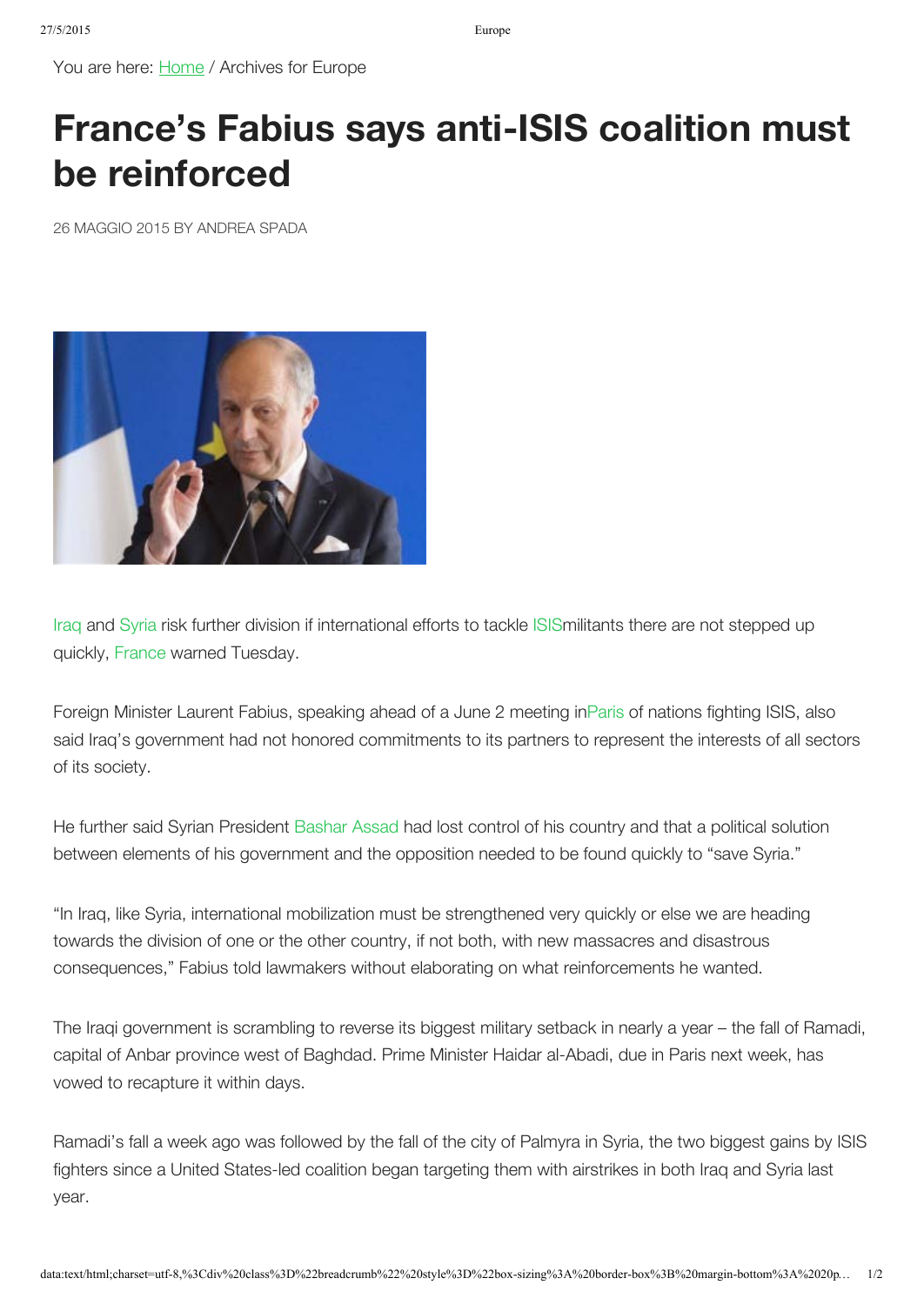### 27/5/2015 Europe

"It confirms what we have said all along. There is no military solution without a political solution. In September, we linked the coalition's support to political commitments by the new Iraqi government, what we call an inclusive policy.

"This contract is what justified our military engagement and I say clearly here that it must be better respected," Fabius told lawmakers."

As the jihadis shore up their positions, Abadi, a moderate Shiite leader, faces an important test over whether he can draw Sunni Arabs away from ISIS, a challenge he has struggled to meet despite vows of a more inclusive governance.

He must also show the ability to control powerful Shiite militias tainted by earlier abuses that have stoked Sunni anger toward his government.

The meeting in Paris, where more than 20 foreign ministers, including U.S. Secretary of State John Kerry are due to attend, aims to plot strategy including how to reverse recent losses.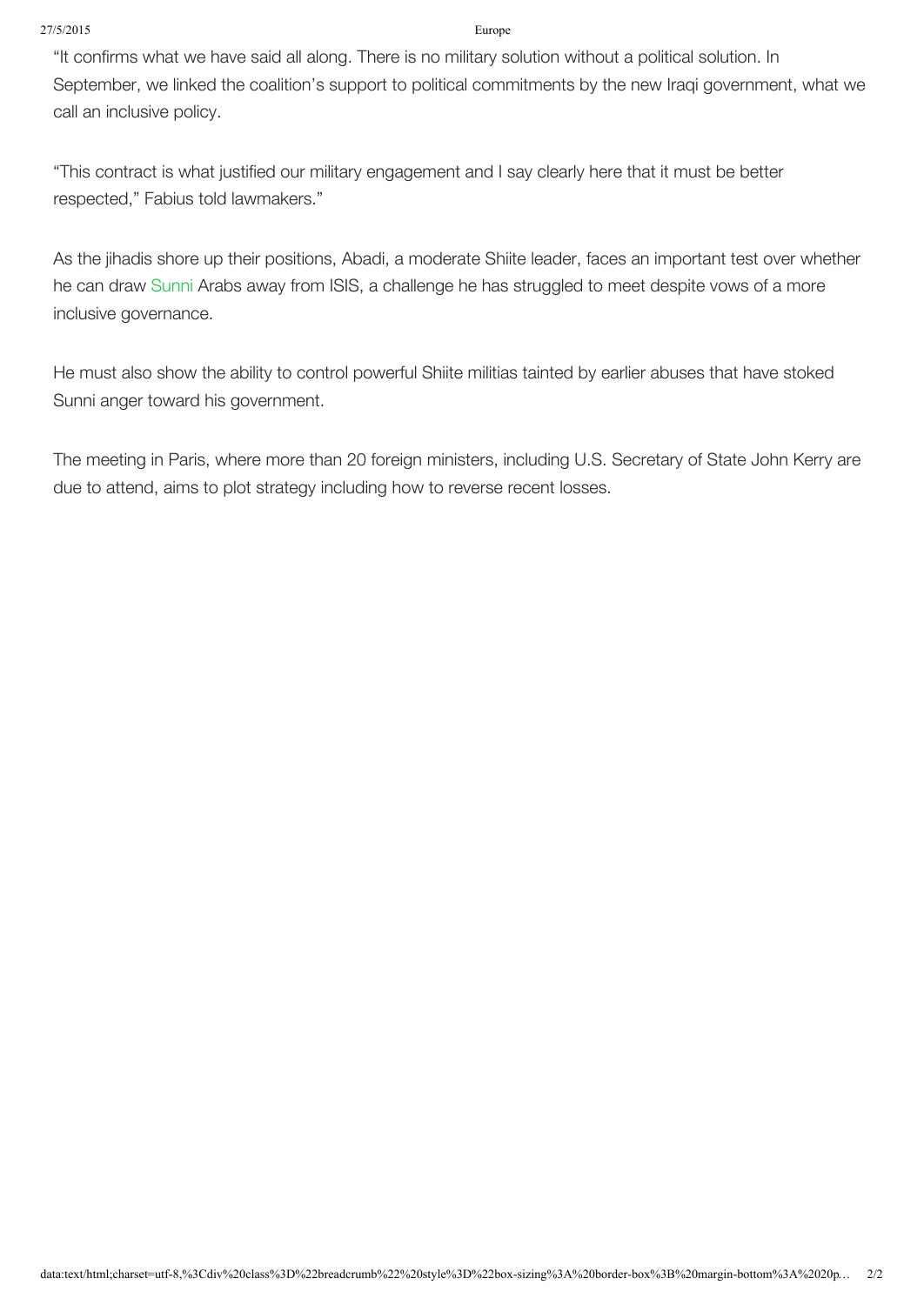You are here: [Home](http://www.islamedianalysis.info/) / [Europe](http://www.islamedianalysis.info/category/europe/) / Poland to Take in Syrian Christian Refugees

## **Poland to Take in Syrian Christian Refugees**

26 MAGGIO 2015 BY [ANDREA SPADA](http://www.islamedianalysis.info/author/andrea-spada/)



Poland will take in 60 Syrian refugee families of the Christian faith Warsaw said Tuesday, just days after it opposed European Union plans for binding quotas on asylum seekers for its 28 member states.

"We'll welcome 60 families for a start," Prime Minister Ewa Kopacz told reporters in Warsaw.

"Today Christians who are being persecuted in a barbaric fashion in Syria deserve Christian countries like Poland to act fast to help them."

Estera, a Polish non-governmental organisation, asked the government to allow around 1,500 Syrian Christians to live in Poland.

The NGO said charities, businesses and churches could cover living costs for the refugees.

Like many EU members, Poland opposes the bloc's plan for binding quotas on asylum seekers, but is open to taking in refugees and migrants on a voluntary basis.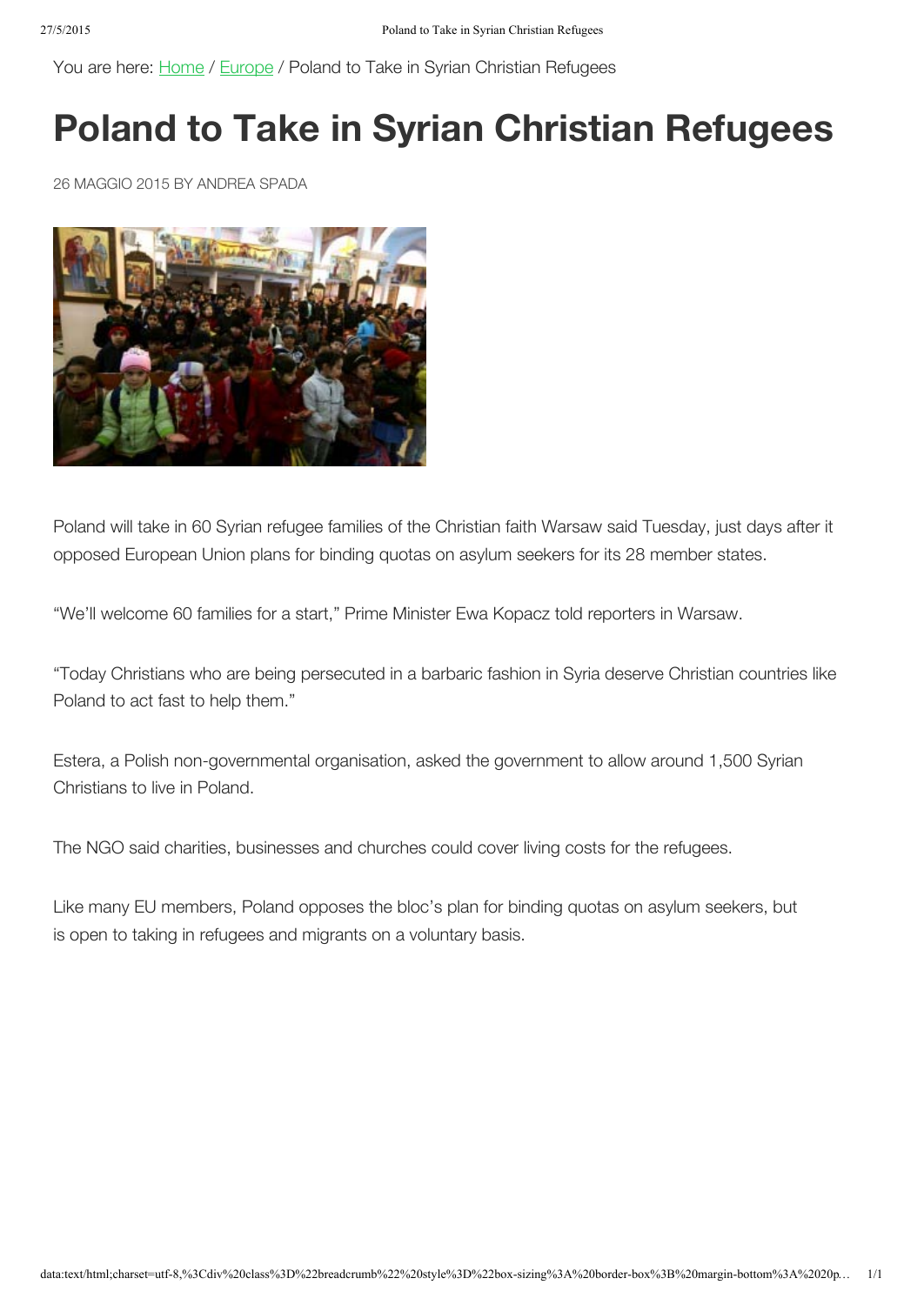# **Libya's CN-backed PM** says escaped **assassination attempt**

## **Abdullah alThinni says he has survived an attack by gunmen who opened fire as he was leaving parliament in Tobruk.**

27 May 2015 00:06 GMT | [Middle](http://www.aljazeera.com/topics/regions/middleeast.html) East, [Libya](http://www.aljazeera.com/topics/country/libya.html)

Abdullah al-Thinni, the prime minister of the UN-recognised government in Tobruk, has said he has survived an assassination attempt by gunmen who opened fire as he was leaving a parliamentary session.

The incident highlighted the unravelling of state authority in the North African country in which two governments and parliaments allied to armed factions are fighting for control four years after rebels overthrew Muammar Gaddafi.

Thinni has faced increasing criticism for running an ineffective rump state in the east since losing the capital Tripoli in the west to a rival faction that now controls ministries and key state bodies based there.

The prime minister told pan-Arab news channel al-Arabiya that after he left parliament in the town of Tobruk and drove off, gunmen in several cars followed his entourage and opened fire.

"We were surprised by a lot of bullets... Thank God, we managed to escape," Thinni said, adding that one bodyguard had been wounded.

He did not elaborate but his cabinet said in a statement the gunmen had been "paid criminals" who had previously tried storming parliament.

Parliament speaker Aqila Saleh had asked Thinni to leave the assembly for his safety after protesters opposed to his government gathered outside the naval base where the parliament meets, two politicians told the Reuters news agency.

A burning car could be seen outside the gated venue, politicians said.

The session resumed after the departure of Thinni who works out of Bayda, near Tobruk to the west.

### **Security vacuum**

Thinni's government had originally planned to set up parliament in the main eastern city of Benghazi but relocated to Tobruk near the Egyptian border after Benghazi turned into a battleground between the government and armed groups.

Parliament initially opened in a Tobruk hotel but moved to the naval base after a suicide bomber detonated a car in front of the hotel in December.

The House of Representatives is being challenged by the legally installed government in Tripoli, known as the General National Congress (GNC), that was set up after a rival faction seized the capital in August.

The GNC had been the country's previous assembly whose mandate had ended with the election of the House of Representatives but was reinstated by the new Tripoli rulers as the country split into two administrations.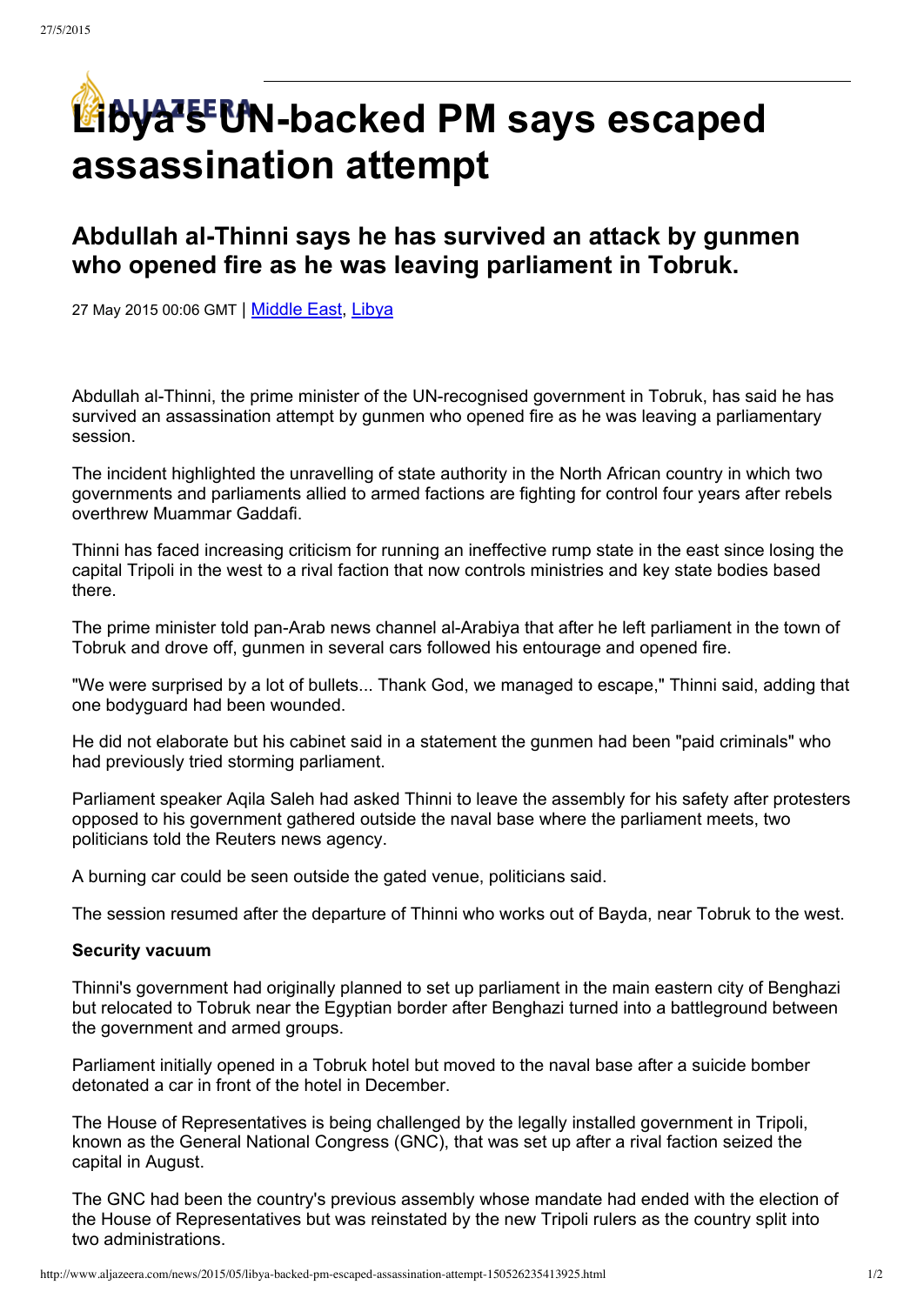Armed groups have exploited a security vacuum as the two governments fight each other on several fronts without either side gaining the upper hand.

Source: Agencies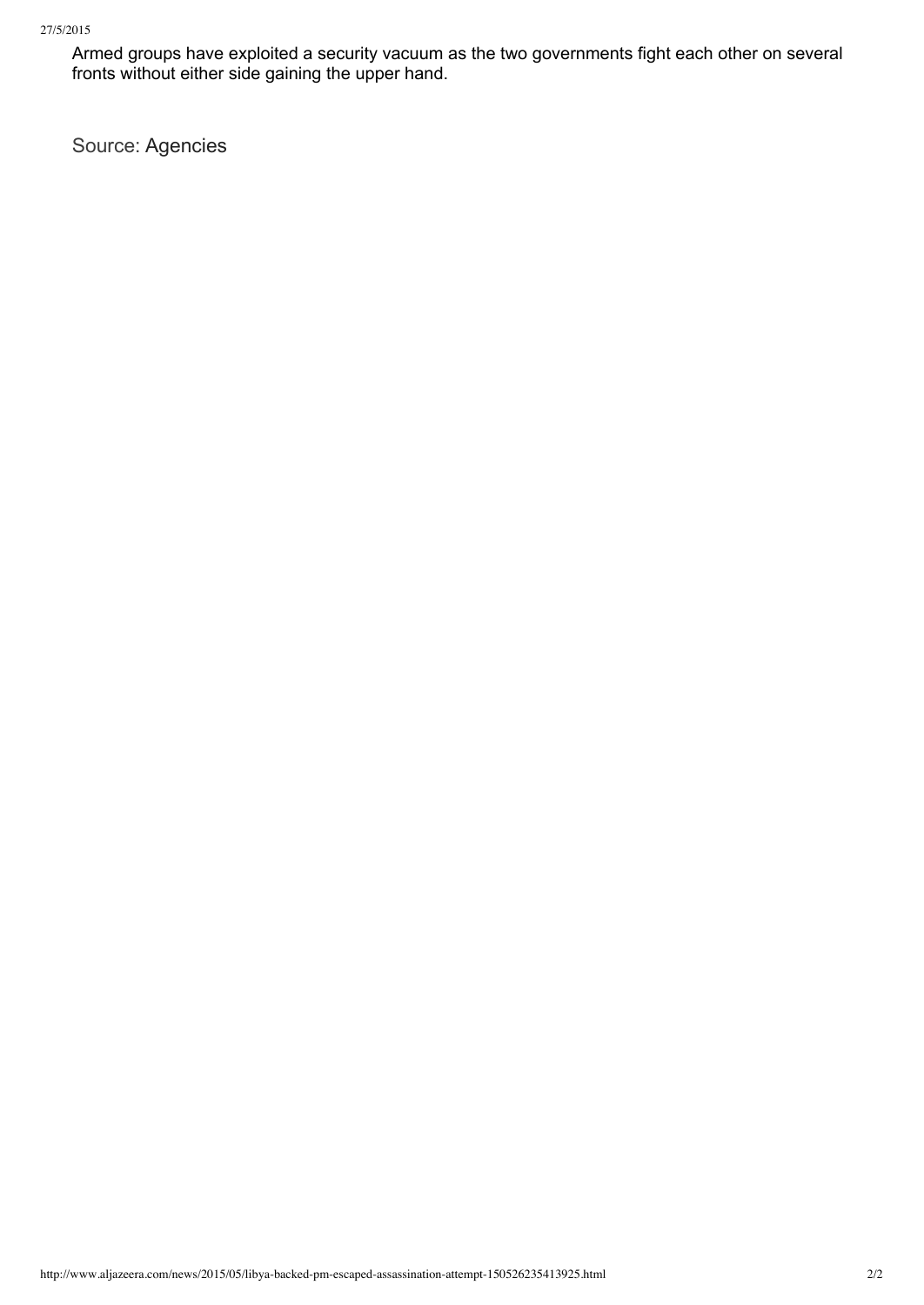## **Long-delayed tribes conference under way in Cairo**

*By Eva Dadrian.*



*Cairo, 26 May 2015:*

The much-delayed Cairo conference of Libyan tribes has got off to a shaky start with both Zintanis and the Tuaregs boycotting the meeting. The Zintanis are insisting that gathering should be happening in Libya. Nevertheless, at Egypt's invitation, some 300 tribal delegates from all over Libya listened as Egyptian foreign minister Sameh Shoukry opened the "Building Libya Together" conference.

Shoukry assured the tribal elders that Egypt will not "retreat from helping and supporting the Libyan people … We believe there is no other way but to restore social peace and cohesion between the people of Libya"

He said that he had flown back to Cairo only a few hours earlier from Algeria where he had had "vital" talks with his Algerian counterpart Ramtane Lamamra and Algerian Prime Minister Abdelmalek Sellal over the continuing Libya crisis.

According to tribal leader Adel Al-Faidy, head of the conference's preparatory committee, its main objective was "to promote a dialogue between the various tribes" and work to restore stability in Libya. He also thanked Egypt for its role in bringing together "under one roof" the Libyan tribes, but adamantly declared "we reject any form of interference".

One tribal representative, Masoud Omar, who took the floor to enthusiastic cheers from the audience, addressed Egypt directly asking "the brotherly neighbour" to see that the arms embargo on forces allied with Libya's internationally recognised government is lifted.

The United Nations was biased in its dealing with the Libyan crisis.

Loud applause and chants of "Long Live Libya" resonated throughout the conference hall when Omar criticised the United Nations for its refusal to "lift the arms embargo imposed by the Security Council since the 2011 Libyan uprising".

He went on to argue that the United Nations fights terrorism in other countries but "bans weapons from the Libyan army which is battling the same terrorism and the Islamic State group in Libya". Omar asked also Egypt to support the Libyan army with weapons.

On Monday, the Libyan army chief of staff Major General Abdul Razzaq Al-Nazhuri had himself been in Cairo to meet his opposite numbers from other Arab League countries. The main item on the agenda was a draft protocol for a Joint Arab Force, the formation of which was agreed at the Arab League summit in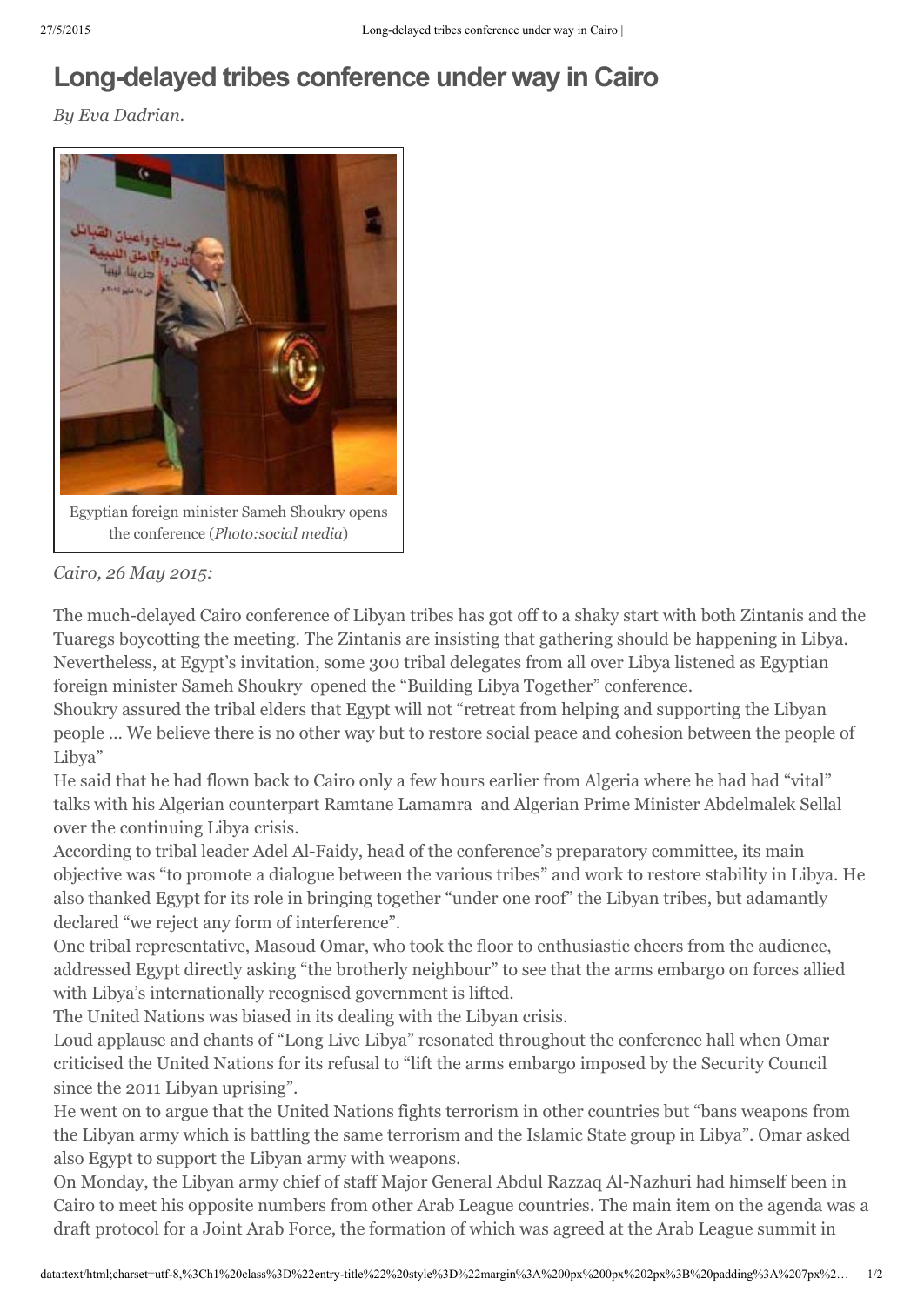March.

Nazhouri had told the meeting that the only way stability and security could be restored in Libya was by killing the terrorists. He said that Islamist militias were threatening regional and international security. While some tribal representatives today were not happy with Nazhouri's use of language, one said that they have to stop the macabre "football game played by the armed militias with the heads of their opponents".

The conference is due to end on Thursday. It is not the first time that Egypt has sought to work with Libyan tribal leaders. Last October [Shoukry](http://www.libyaherald.com/2014/10/20/egyptian-foreign-minister-meets-with-delegation-of-libyan-tribal-leaders/#axzz3bAJxRvxk) invited eastern tribal leaders to Cairo to explore their role in ending the conflict. He was also seeking to stop the mass-kidnapping and general harassment of Egyptian truckers travelling through the east of Libya.